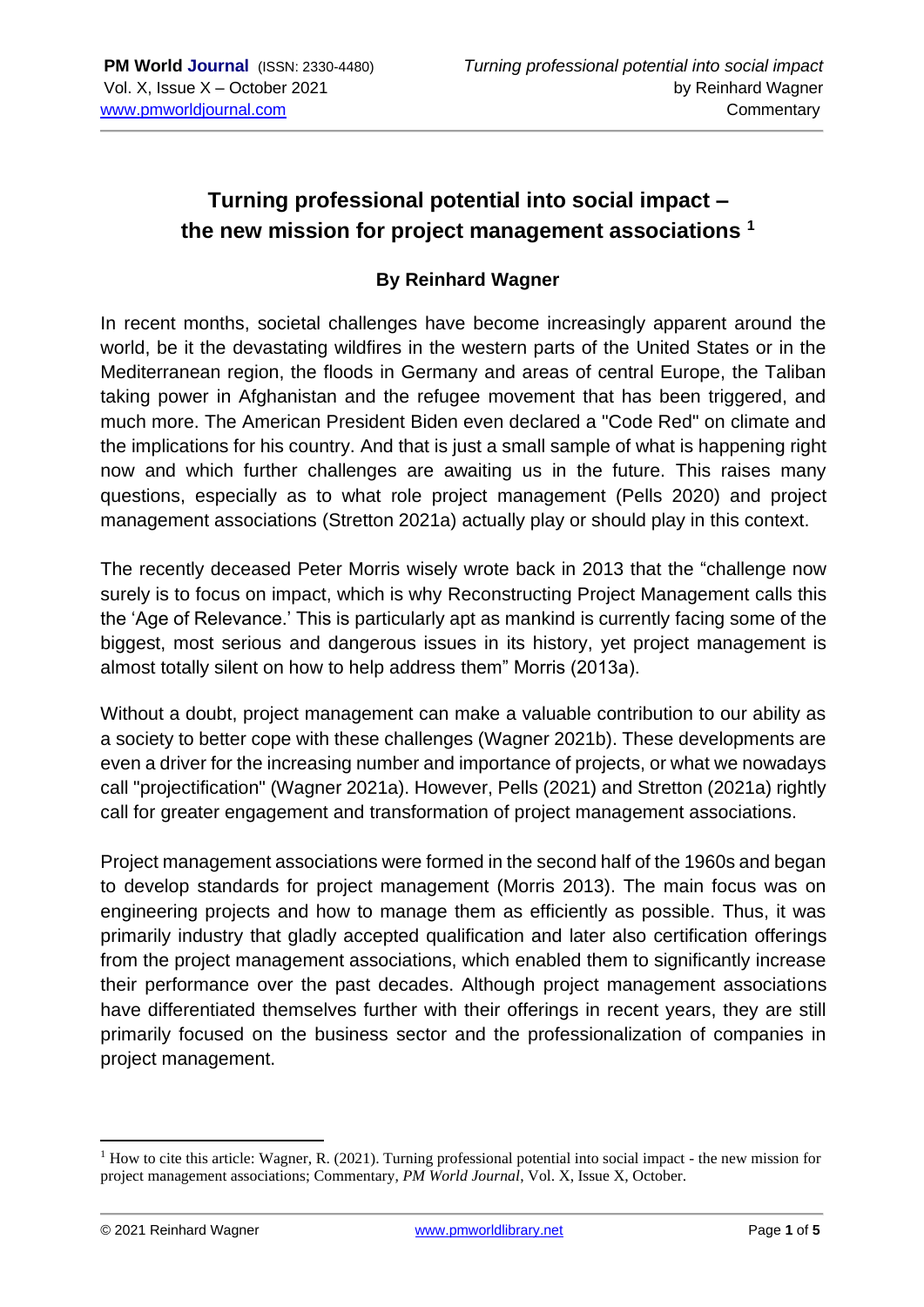This, of course, also earns the money that project management associations need to statutorily reinvest in their not-for-profit activities. However, there is increasing criticism that project management associations are meanwhile merely focused on the business of qualification and certification, concentrating too strongly on the business sector and showing a rather low interest for the rest of society (Wagner, Huemann, and Radujkovic 2021). At the same time, project management associations are losing members and the certification business is also increasingly under pressure. In this respect, the question arises as to the future orientation of the associations. This does not only affect the project management associations on a national level, but also the globally active associations such as IPMA and PMI.

In this context, project management associations have a great deal of professional potential to bring to fruition. They gather not only the formally registered members, but also a large number of professionals with different competences and interests in their extensive network. Associations provide the capability to establish standards for dealing with complex tasks in the form of projects, programs and project portfolios while also imparting these standards through education, training or coaching. They are networked in their respective contexts through regional or specialist groups and achieve a wide reach through events or other forms of communication. Unfortunately, this potential has so far been used far too little to address pressing societal challenges.

Instead of defining themselves by membership numbers or the amount of certificates awarded, project management associations should rather focus on achieving a social impact in the sense of the common good. So it's not just about the basic capabilities of project management in society, but above all the deployment and tangible impact that these capabilities have in overcoming particular challenges. In humanitarian aid projects, the approach is meanwhile recognized and widely practiced. With the help of an impact chain, based on the "logframe model", it is shown which activities lead to desired results (outputs), and these to medium-term effects (outcomes). Ultimately, these contribute to an overarching and long-term result (impact).

The example of Wagner (2017) clearly shows with the case of restoration activities after the heavy earthquakes in Nepal that through project activities a multitude of outputs such as a train-the-trainer concept, a training curriculum, the establishment of earthquakeresilient homes (re-constructed during the trainings) as well as job placement for the trainees could be achieved. More importantly, the outcomes are gainful employment of economically poor and socially discriminated youth, an increasing know-how in earthquake-resilient construction of homes, which will help to avoid massive destructions during the next earthquake and a much stronger network of construction people in the community. The employment of the disadvantaged Nepalese youth will have great impact on their self-esteem, their wealth and social situation. Through the strong network of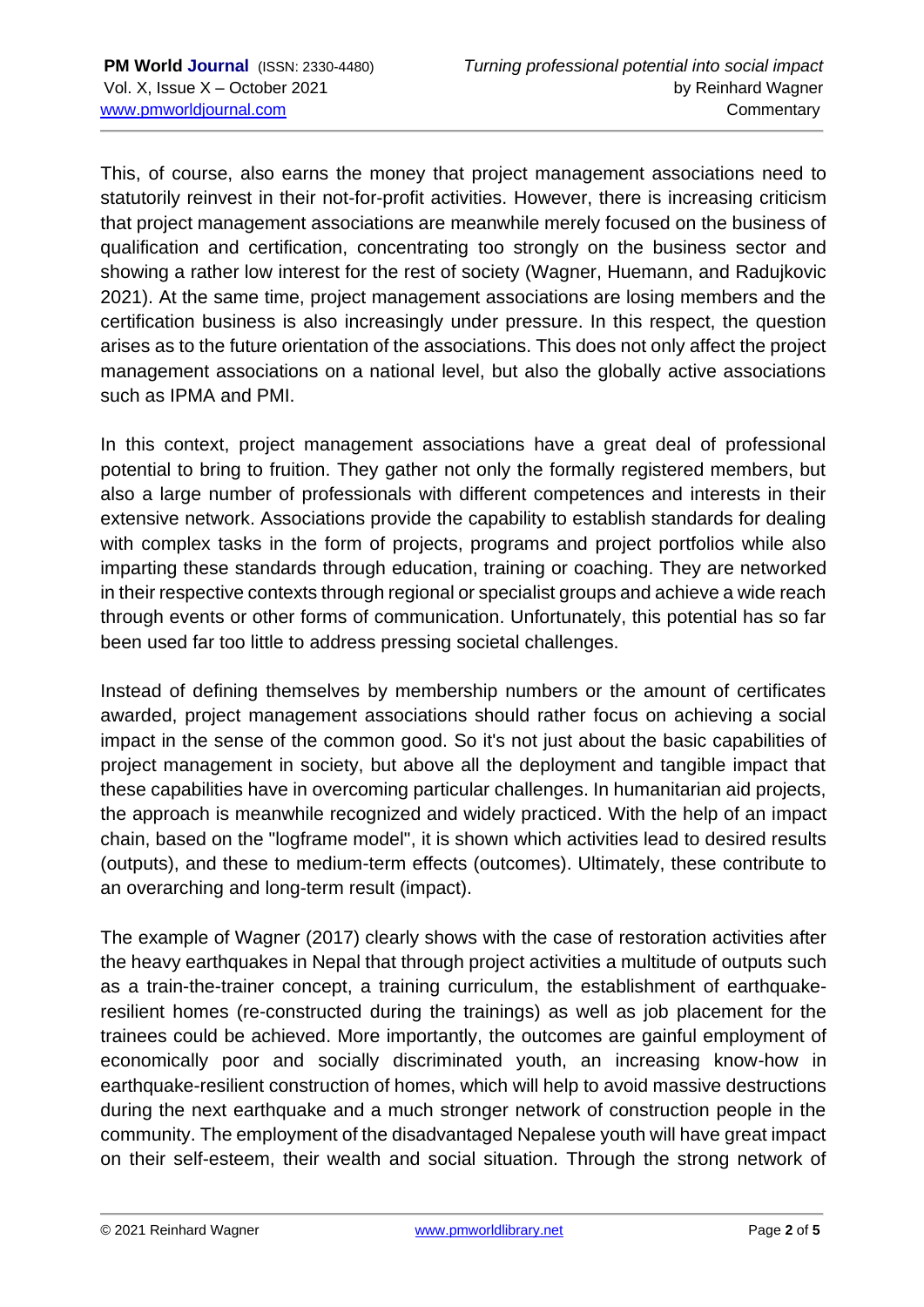partners and people in the case of a next disaster, the response is much faster and powerful than it was before the project.

Now imagine the benefits of such engagement of project management associations for all parties involved. The associations could significantly expand their influence, via the business community into the entire breadth of society and thus gain new members and people who are active in the field for themselves. The enterprises and professionals from the business sector would certainly be willing, e.g. on the occasion of corporate social responsibility campaigns, to contribute their project management capabilities and give something back to society. The state and the public administration would experience a concrete relief and could draw on the organizational skills of the project management associations. Last but not least, society and people affected benefit from the concrete support of project management associations through a measurable impact.

The prerequisite for a reorientation of project management associations in this sense is an awareness of the need for change, the formulation of a socially relevant vision, mission and corresponding objectives and key results (OKRs). In this context, the United Nations Sustainable Development Goals (SDGs) certainly provide orientation. There already many initiatives and Not-for-Profit Organizations active in this context (Harding 2020), with which the project management associations could partner. Furthermore, there is a need for much better networking with the relevant social groups who, on the one hand, have their finger on the pulse of time and can better shape the portfolio of activities of project management associations than the mere functionaries. On the other hand, these groups are a valuable resource when it comes to multiplying the professional potential of the associations and their members and bringing it to fruition more quickly.

The question remains, as to when project management associations will turn their attention to addressing the "Black Elephants" (Prieto 2020) and strategically refocus?

## **REFERENCES**

HARDING, Ida B. (2020). Using Project Management Skills to Provide Safe Water to Villages in Niger. PM World Journal, Vol. IX, Issue III, March. [https://pmworldlibrary.net/wp-content/uploads/2020/03/pmwj91-Mar2020-Harding-using](https://pmworldlibrary.net/wp-content/uploads/2020/03/pmwj91-Mar2020-Harding-using-project-management-to-provide-safe-water.pdf)[project-management-to-provide-safe-water.pdf](https://pmworldlibrary.net/wp-content/uploads/2020/03/pmwj91-Mar2020-Harding-using-project-management-to-provide-safe-water.pdf)

MORRIS, Peter W. G. (2013a). Reconstructing Project Management Reprised: A Knowledge Perspective. Project Management Journal, Vol. 44, No. 5, 6–23. <https://journals.sagepub.com/doi/10.1002/pmj.21369>

MORRIS, Peter W. G. (2013b). Reconstructing Project Management. Chichester, West Sussex; Wiley-Blackwell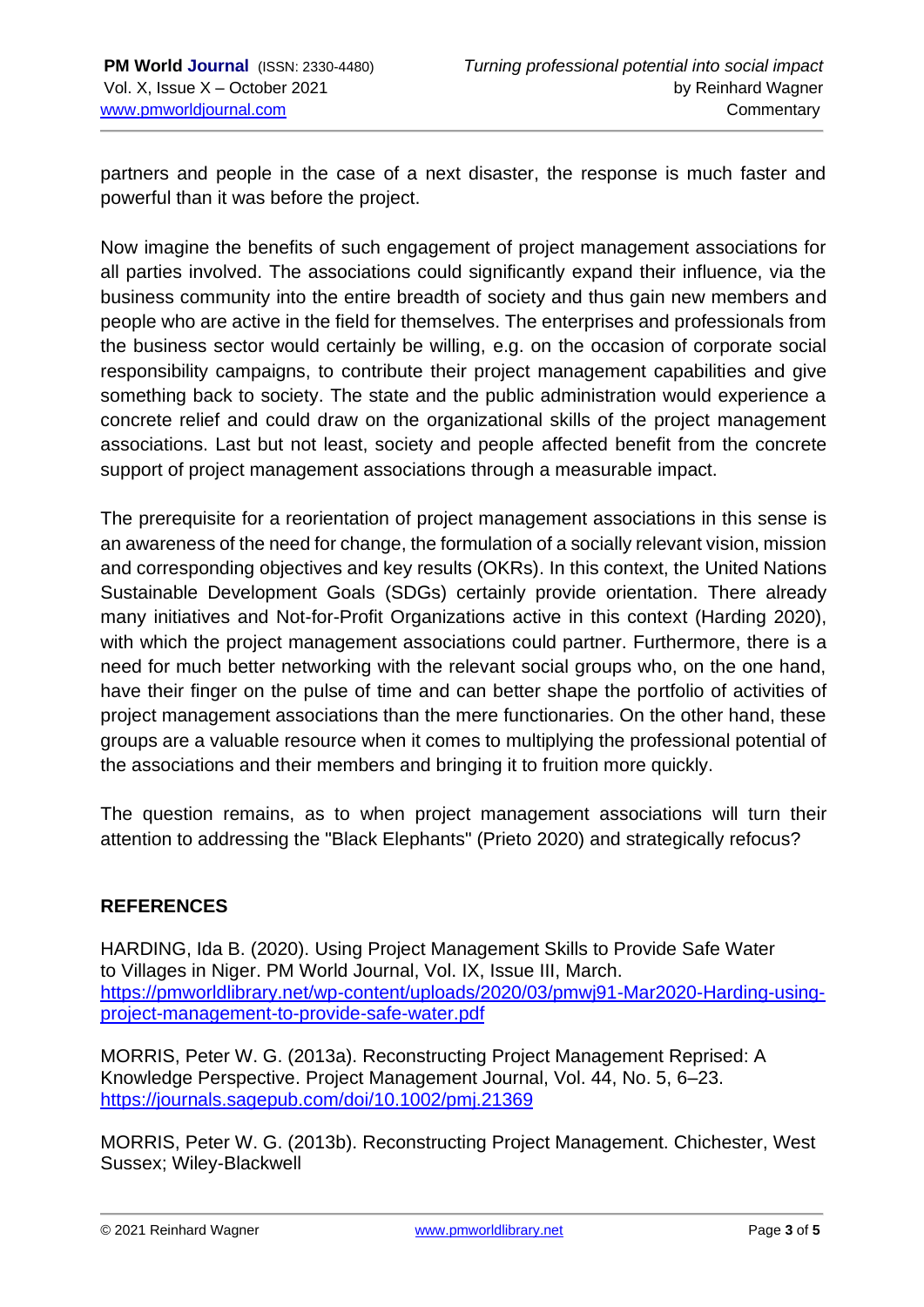PELLS, David L. (2020). Black Elephants and… maybe Project Management. PM World Journal, Vol. IX, Issue VI, Juni. [https://pmworldlibrary.net/wp](https://pmworldlibrary.net/wp-content/uploads/2020/06/pmwj94-Jun2020-Pells-black-elephants-and-maybe-project-management-editorial3.pdf)[content/uploads/2020/06/pmwj94-Jun2020-Pells-black-elephants-and-maybe-project](https://pmworldlibrary.net/wp-content/uploads/2020/06/pmwj94-Jun2020-Pells-black-elephants-and-maybe-project-management-editorial3.pdf)[management-editorial3.pdf](https://pmworldlibrary.net/wp-content/uploads/2020/06/pmwj94-Jun2020-Pells-black-elephants-and-maybe-project-management-editorial3.pdf)

PELLS, David L. (2021). Project management needs a higher purpose! Four-part editorial. PM World Journal, Vol. X, Issues I-IV, January-April. <https://pmworldlibrary.net/authors/david-l-pells>

PRIETO, Bob (2020). Black Elephants. PM World Journal, Vol. IX, Issue VIII, August. [https://pmworldlibrary.net/wp-content/uploads/2020/07/pmwj96-Aug2020-Prieto-Black-](https://pmworldlibrary.net/wp-content/uploads/2020/07/pmwj96-Aug2020-Prieto-Black-Elephants-featured-paper.pdf)[Elephants-featured-paper.pdf](https://pmworldlibrary.net/wp-content/uploads/2020/07/pmwj96-Aug2020-Prieto-Black-Elephants-featured-paper.pdf)

STRETTON, Alan (2021a). Towards a "higher purpose" for project management representative bodies? PM World Journal, Vol. X, Issue V, May. [https://pmworldlibrary.net/wp-content/uploads/2021/05/pmwj105-May2021-Stretton](https://pmworldlibrary.net/wp-content/uploads/2021/05/pmwj105-May2021-Stretton-higher-purpose-for-project-management-representative-bodies.pdf)[higher-purpose-for-project-management-representative-bodies.pdf](https://pmworldlibrary.net/wp-content/uploads/2021/05/pmwj105-May2021-Stretton-higher-purpose-for-project-management-representative-bodies.pdf)

STRETTON, Alan (2021b). Potential for project management representative bodies to extend their influence in helping solve global problems. PM World Journal. Vol. X, Issue VI, June. [https://pmworldlibrary.net/wp-content/uploads/2021/06/pmwj106-Jun2021-](https://pmworldlibrary.net/wp-content/uploads/2021/06/pmwj106-Jun2021-Stretton-potential-for-PM-representative-bodies-to-help-solve-global-problems.pdf) [Stretton-potential-for-PM-representative-bodies-to-help-solve-global-problems.pdf](https://pmworldlibrary.net/wp-content/uploads/2021/06/pmwj106-Jun2021-Stretton-potential-for-PM-representative-bodies-to-help-solve-global-problems.pdf)

WAGNER, Reinhard (2017). It's all about the impact of a project, not the deliverables! IPMA Blog, January 16.<https://www.ipma.world/impact-project-not-deliverables/>

WAGNER, Reinhard (2021a). Projectification and its impact on societal development in Germany. PM World Journal, Vol. X, Issue I, January. [https://pmworldlibrary.net/article/projectification-and-its-impact-on-societal-development](https://pmworldlibrary.net/article/projectification-and-its-impact-on-societal-development-in-germany/)[in-germany/](https://pmworldlibrary.net/article/projectification-and-its-impact-on-societal-development-in-germany/)

WAGNER, Reinhard (2021b). Society needs to join forces to meet contemporary challenges – The case of Germany. PM World Journal, Vol. X, Issue IV, April. [https://pmworldlibrary.net/article/society-needs-to-join-forces-to-meet-contemporary](https://pmworldlibrary.net/article/society-needs-to-join-forces-to-meet-contemporary-challenges-the-case-of-germany/)[challenges-the-case-of-germany/](https://pmworldlibrary.net/article/society-needs-to-join-forces-to-meet-contemporary-challenges-the-case-of-germany/)

WAGNER, Reinhard, HUEMANN, Martina and RADUJKOVIC, Mladen (2021). The influence of project management associations on projectification of society – An institutional perspective. Project Leadership and Society, Vol. 2, December. <https://www.sciencedirect.com/science/article/pii/S2666721521000156>